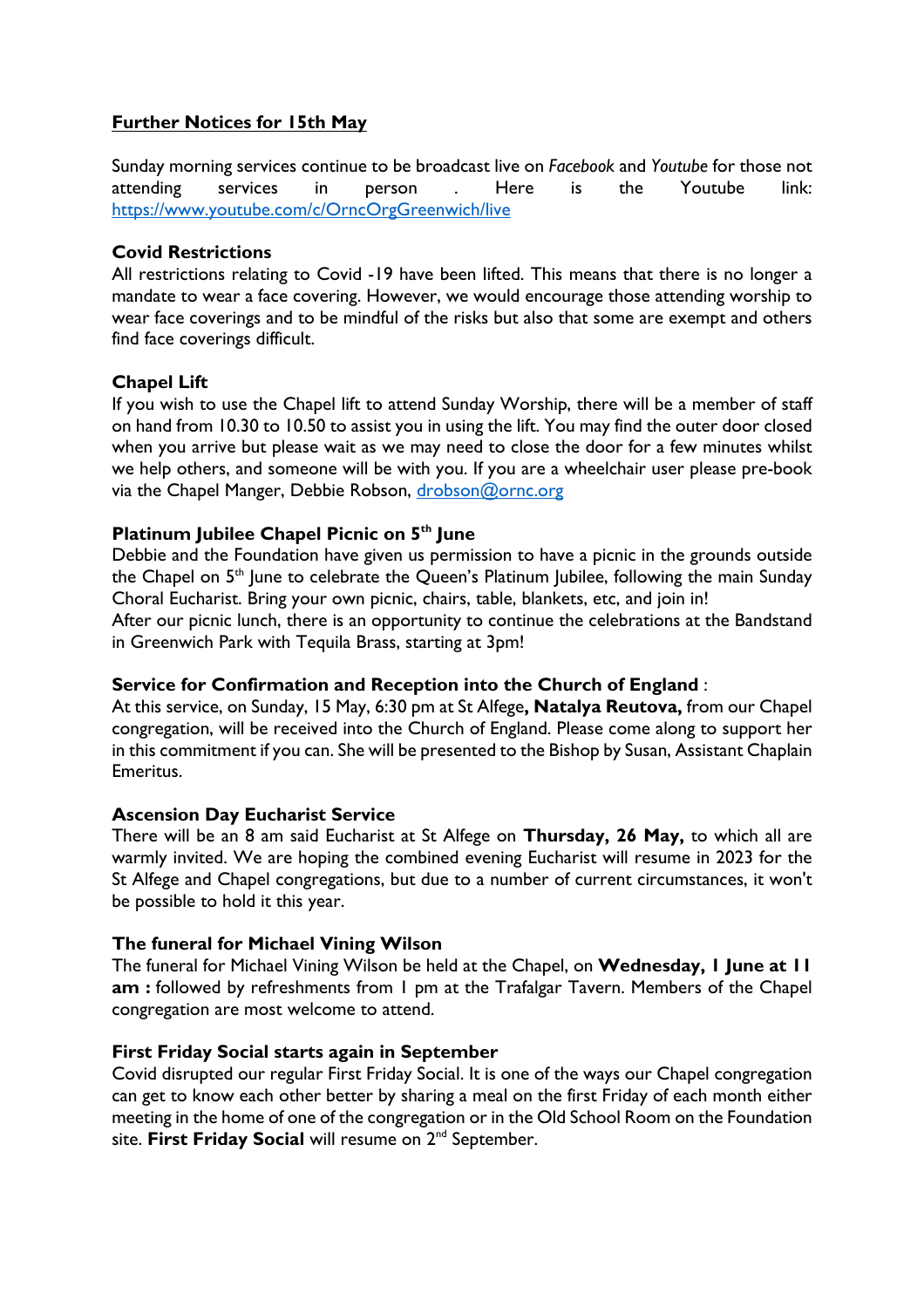## **The Bridge**

The **May** edition of the Diocesan Newspaper, The Bridge, is available to read from www.southwark.anglican.org/thebridge

**UKRAINE CRISIS:** The Trustees of the Chapel Fund have on behalf of the congregation made a donation of £1000 to the Ukraine Humanitarian Appeal which the Disasters Emergency Committee has set up to provide assistance to people suffering the consequences of the Russian invasion. Individual donations may be made through www.dec.org.uk.

### **Charity of the Month**

Our Charity for May is **The Mission to Seafarers** which is a Christian welfare charity serving merchant crews around the world. Through its network of Chaplains, staff and volunteers, it provides practical, emotional, and spiritual support. More information about this charity and how you can donate can be found in our weekly service sheet, on the notice board at the back of the Chapel and on their website: http://www.missiontoseafarers.org/

### **Food Bank**

Please continue to support the local Foodbank, there is a drop off point at the Reception of the Forum(Christchurch) Trafalgar Road or even your local supermarket. You can also donate via their website https://greenwich.foodbank.org.uk/

### **Planned work on the Benjamin West painting behind the Altar**

Scaffolding is due to be erected in the week commencing  $9<sup>th</sup>$  May to facilitate the cleaning and restoration of the Benjamin West painting of St Paul's shipwreck on the Island of Malta. Disruption to our services will be kept to the minimum but the work will continue until late August.

## **A Taster Evening for The Bishop's Certificate**

The Bishop's Certificate in Discipleship is Southwark Diocese's exploration of the Christian faith. It lasts for ten months, starting in September, and it's for anybody who wants to be more informed and confident about what they believe, read the Bible with more understanding, and reflect on their journey as a Christian. It covers the Old Testament, the New Testament, what it means to be Anglican, what Christians believe, everyday discipleship, and what your future with God might look like.

People exploring whether God might be calling them to a specialised ministry such as being a pastoral leader or a priest often take the course. **However, anybody who wants to love and serve the Lord faithfully will benefit from it - most people do it simply for the joy of growing in faith.** The evening will be led by Peter Graystone, who will be the host of the 2022-23 Bishop's Certificate. Come yourself, or suggest it to someone you know.

Some members of our congregation have taken this course. Faith or Susan can give you details of the course.

Monday 16 May, 7.30-9.00pm, Zoom, free

To book your place or ask for more information, email learning@southwark.anglican.org

#### **Needing Help?**

In the interregnum, if you know of anyone who is unwell and /or would welcome a phone call or other support please contact Faith Wakeling, our assistant Chaplain faithwakeling@gmail.com 07837968967.